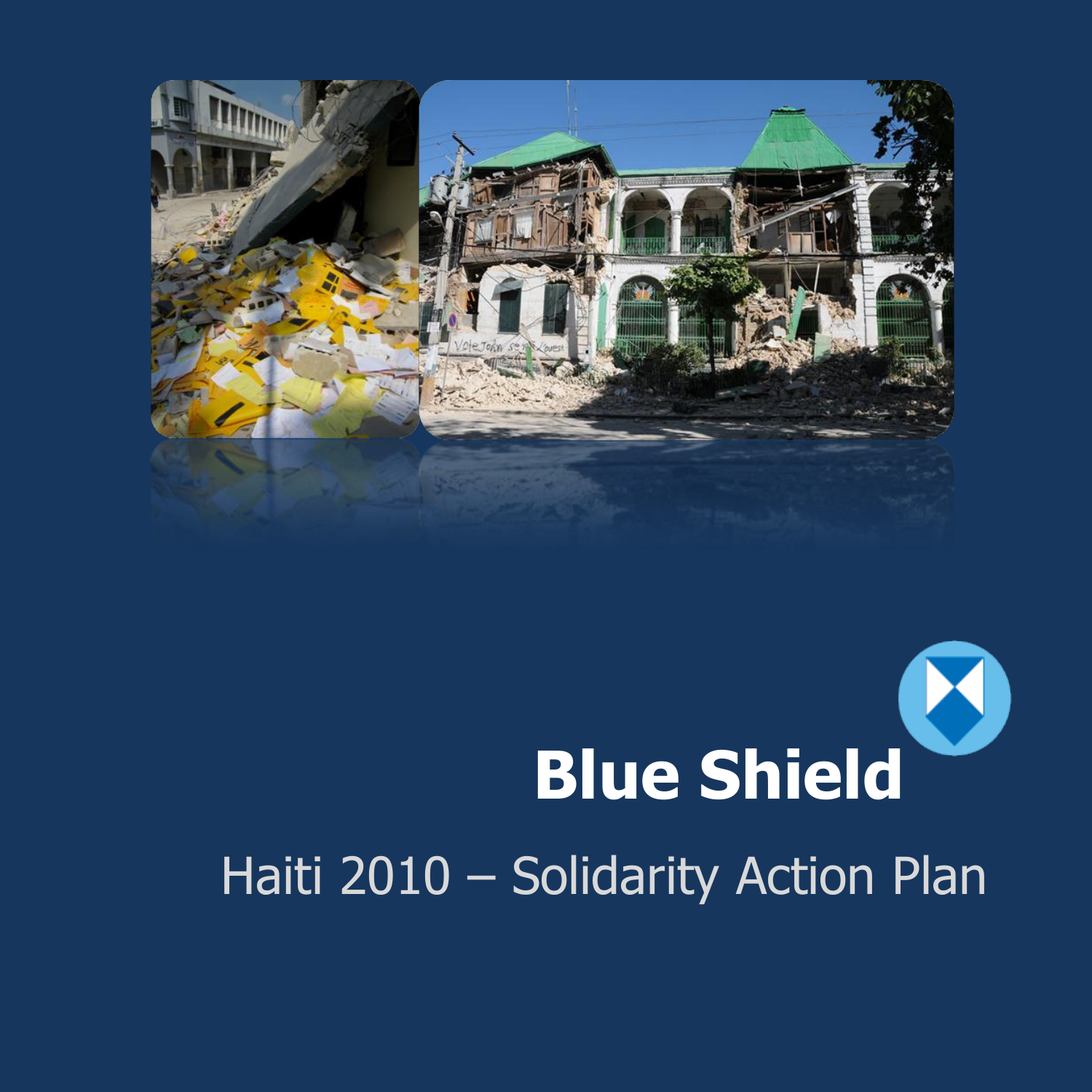# **An international network of professionals**

The Blue Shield organization includes professionals from several fields of competence:

- $\otimes$  Cultural heritage : Archives, Libraries, Museums, Monuments and Sites, Audiovisual Archives ;
- $\otimes$  Civil Protection
- $\overline{\otimes}$  Defense

They are all working in common for the protection of the cultural heritage in cases of conflict or major disaster: prevention, intervention and help to recovery. The Blue Shield network enables professionals with different competencies and expertise to join forces, to coordinate and to propose help that best meets the requirements of particular situations.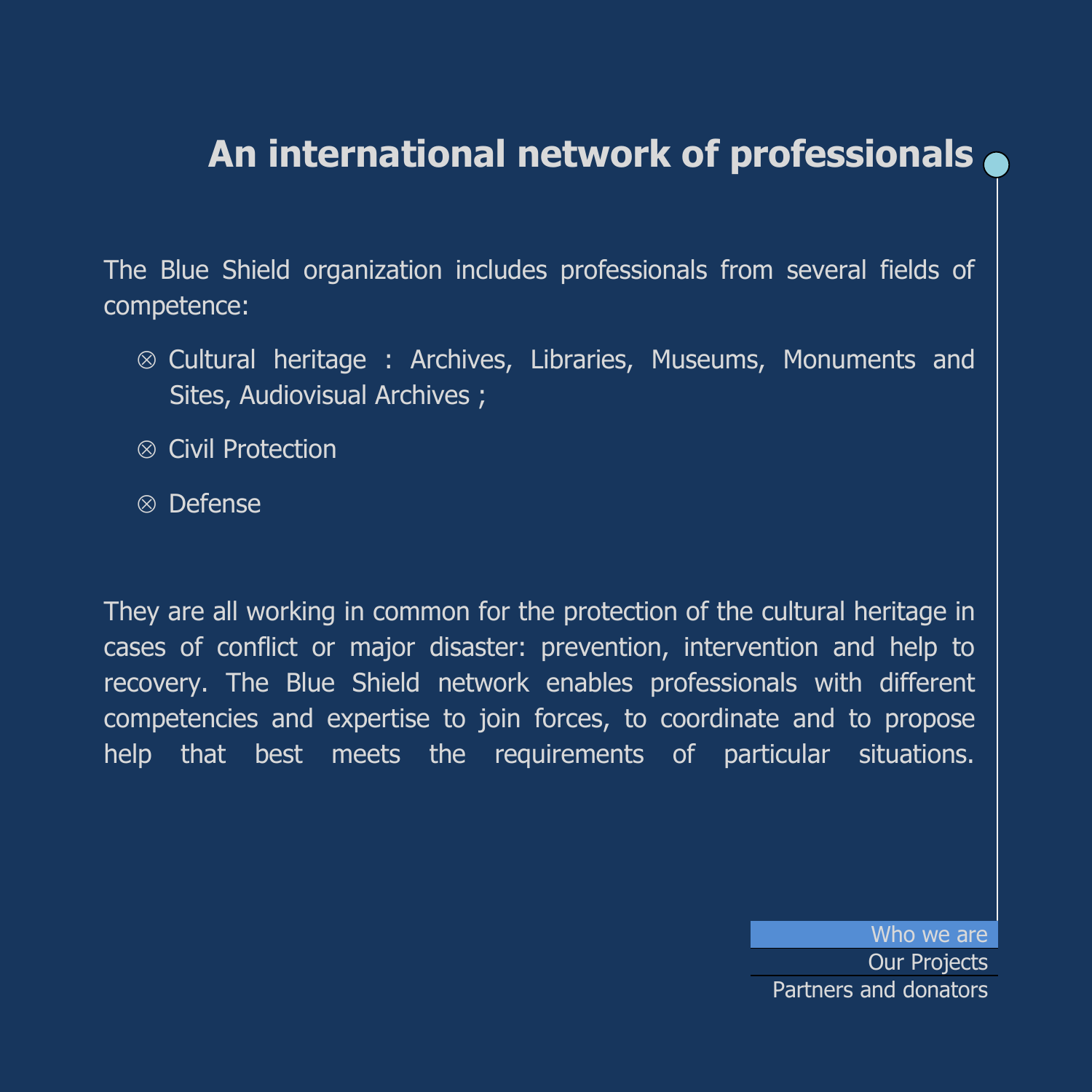## **Gathering information on damages**

#### http://haiti2010.blueshield-international.org

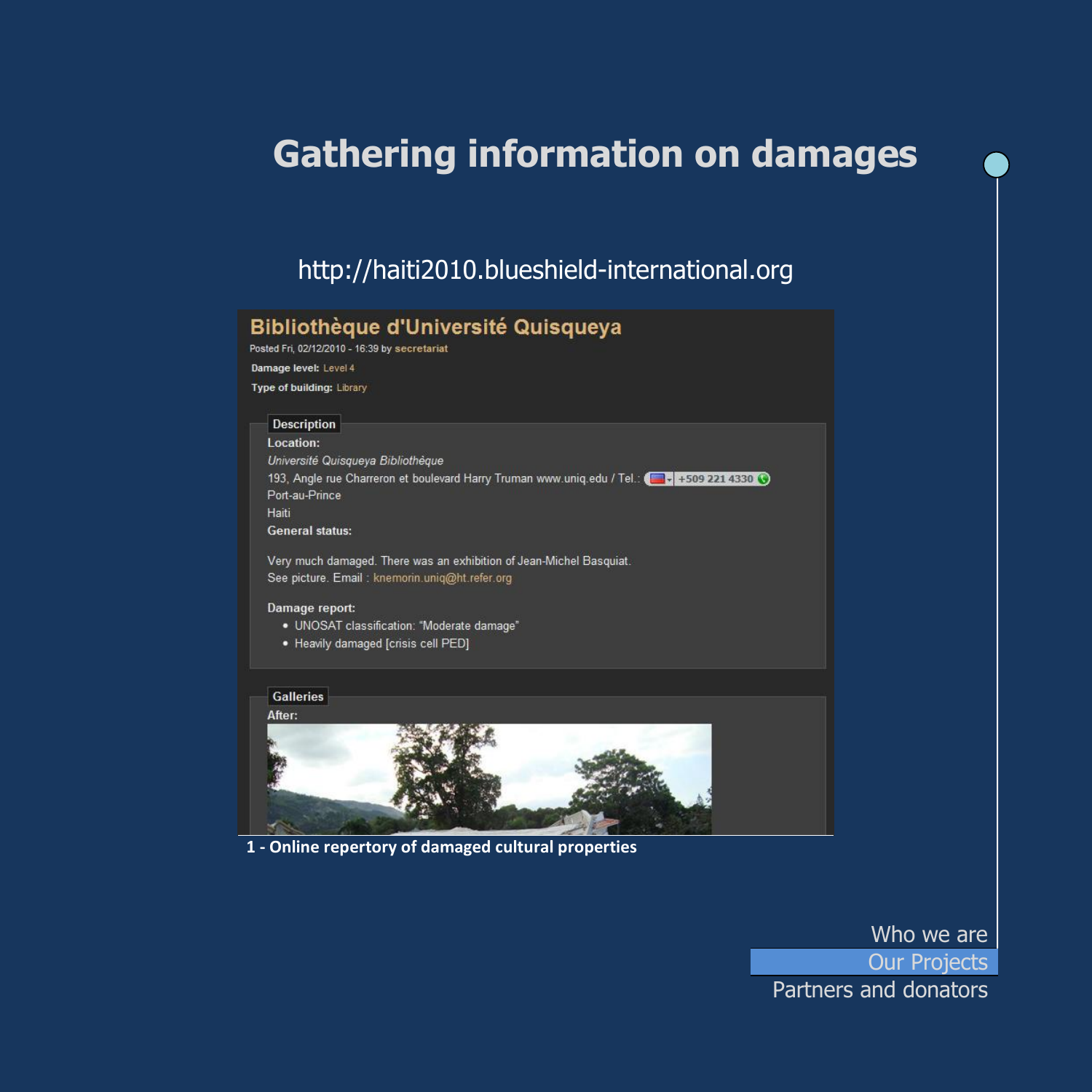### http://www.facebook.com/group.php?gid=247281734340



 **2 - Sharing information within a community through a Facebook Group**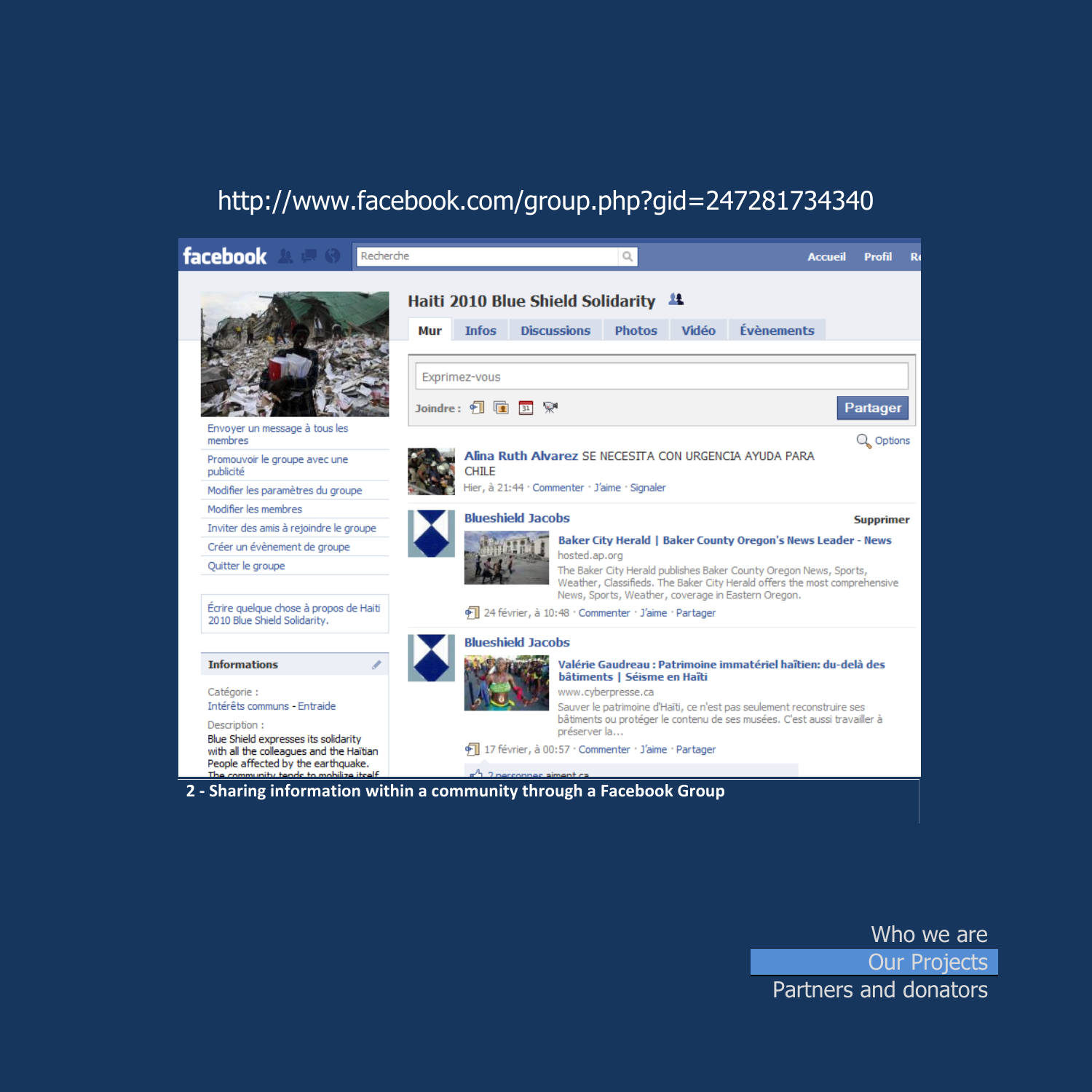### **Blue Shields to protect Haitian heritage**

We will send blue shield notices to our Haitian colleagues so that they can hang them on the buildings that need to be preserved from destructions or clearing operations. They will look like this :

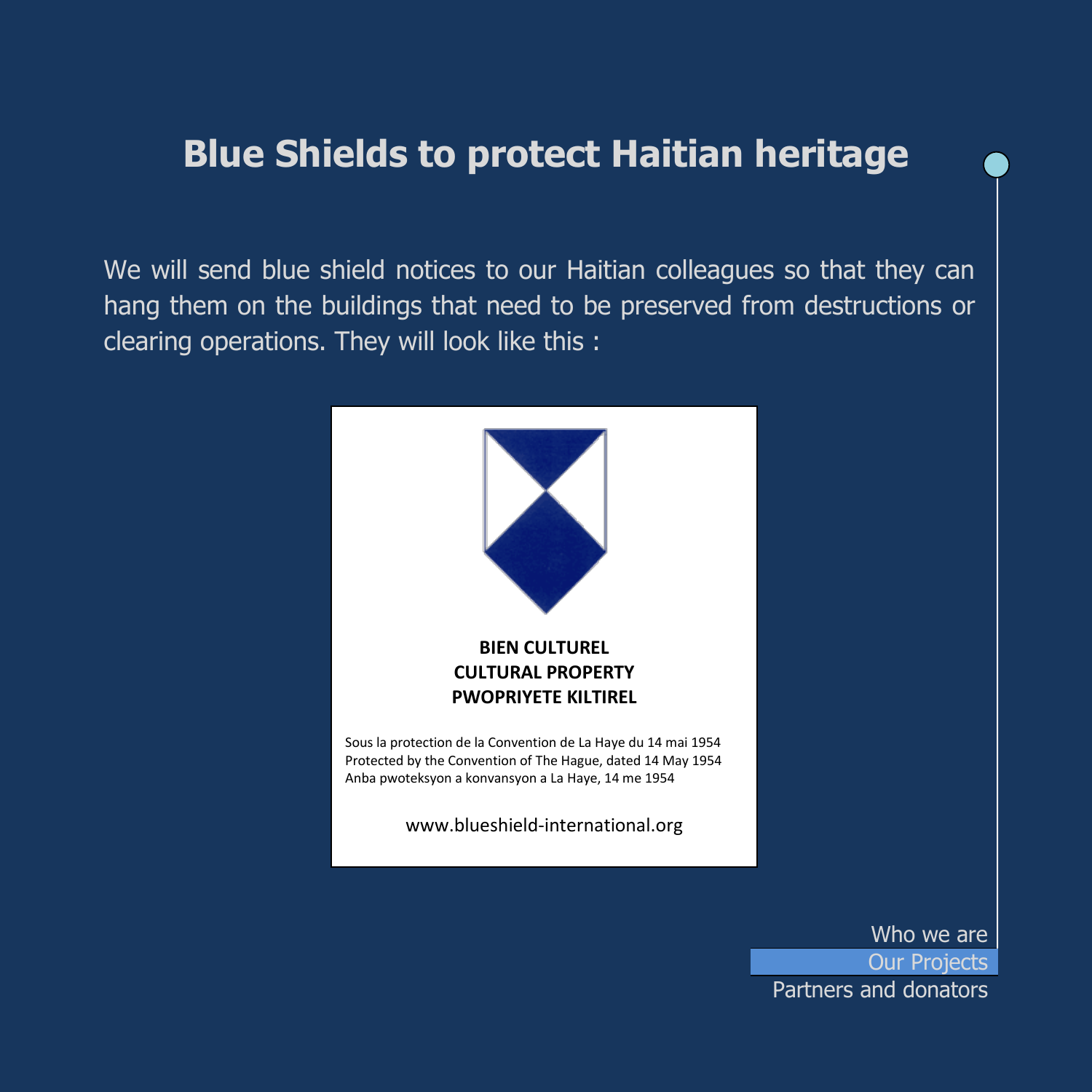# **Treatment center for damaged cultural heritage properties**

After our experience of the Köln disaster in 2009, the Blue Shield decided to propose to the Haitian authorities and our local colleagues the construction of a treatment center to meet the initial requirements for the protection of vulnerable cultural property. As there is the infrastructure of the country has not survived, we are planning to establish and test the functioning of this first mobile structure dedicated for this purpose.

We have many contacts on the spot, thanks to the mission of *Bibliothèque* sans frontières. Contacts have been made with the local authorities and organizations like FOKAL who are willing to cooperate with the Blue Shield in this way.

This project is a very good way to bring together international volunteers and Haitian colleagues: they will share their knowledge, colleagues will be trained in the emergency rescue operations and they will increase their resilience against risks. They will learn how to face new disasters and be reactive.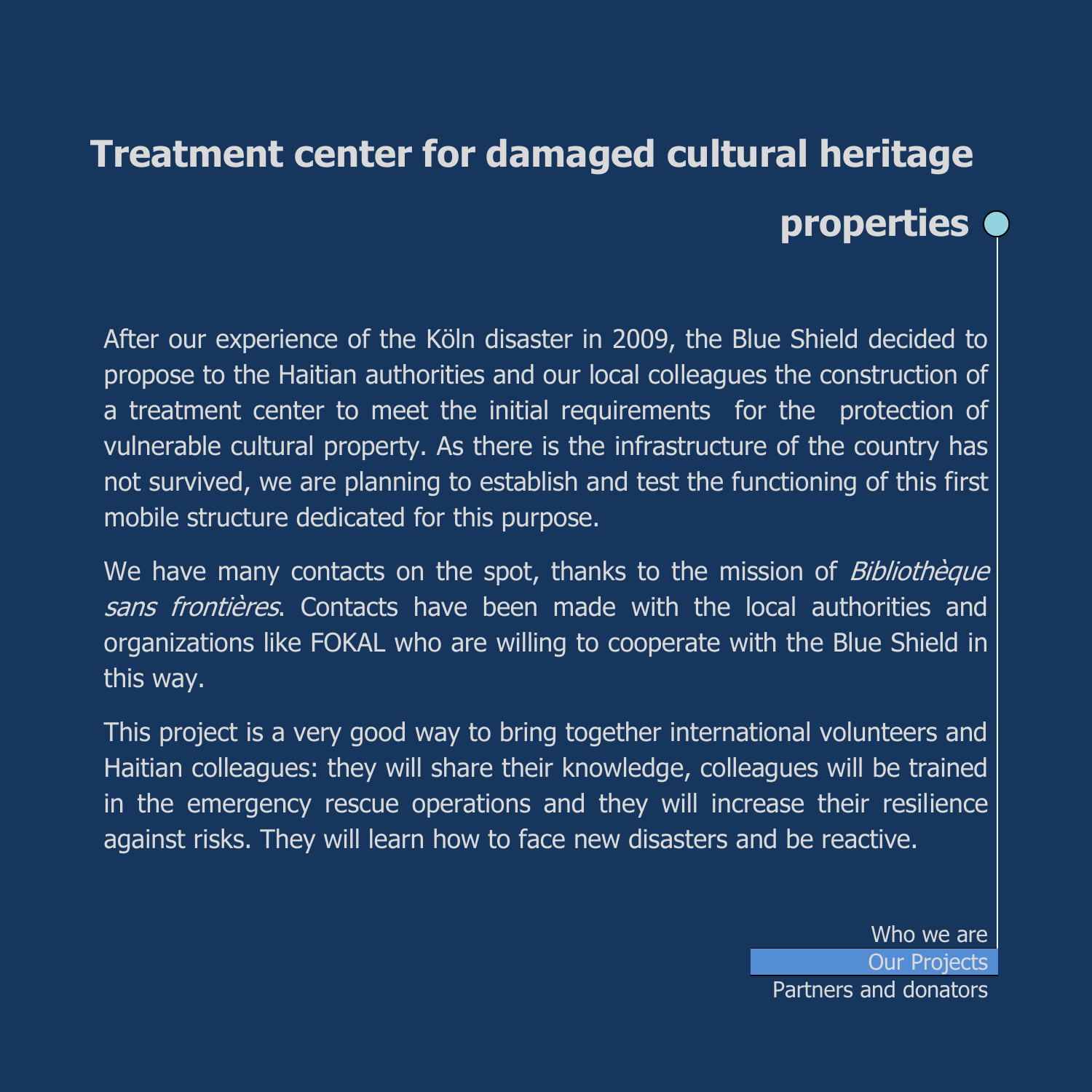

 **3 - Site where we want to build the center, near from the airport**

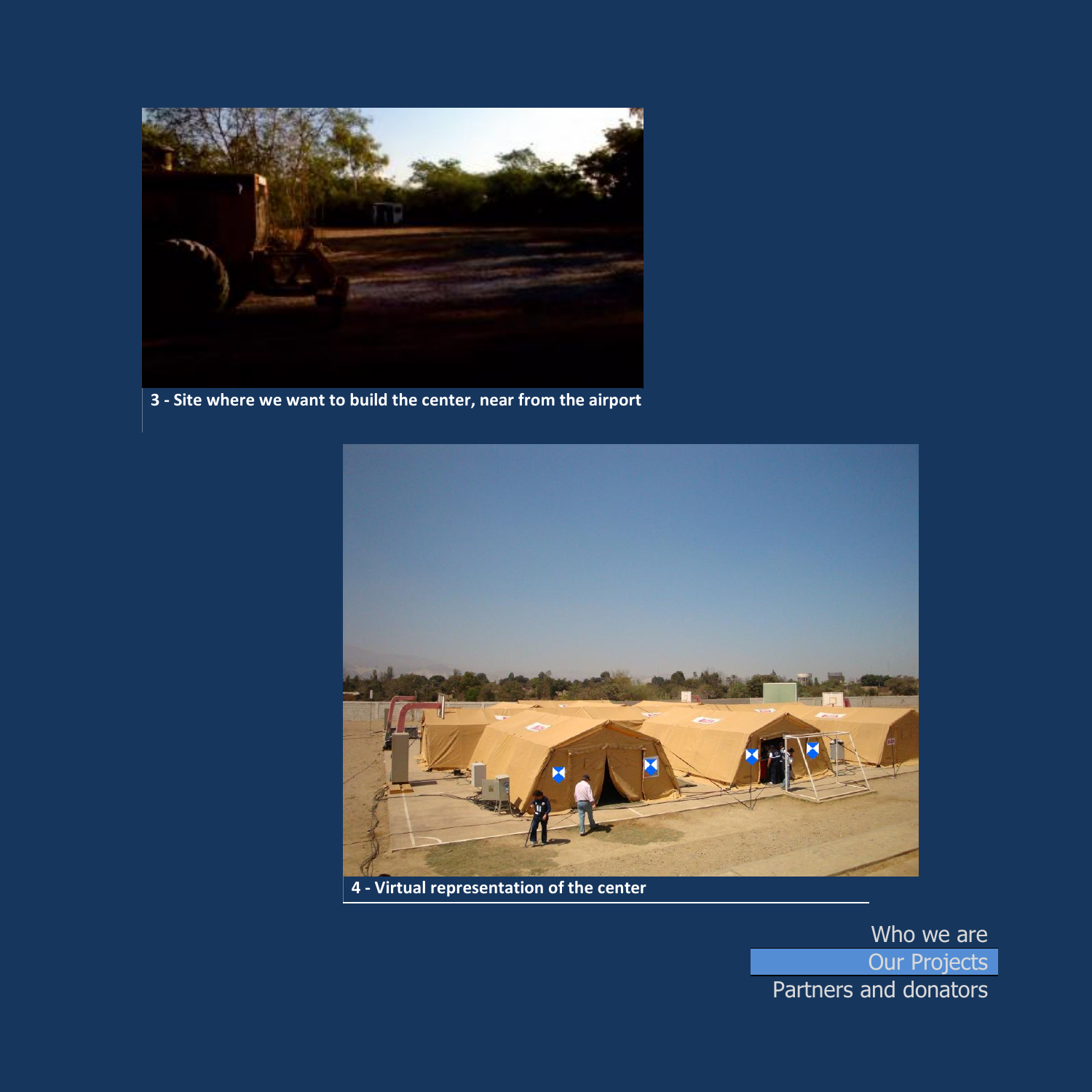# **Who is willing to help us ?**

### International Council on Archives

International Council of Museums

International Federation of Library Associations and Institutions

Universidad Complutense de Madrid



Partners and donators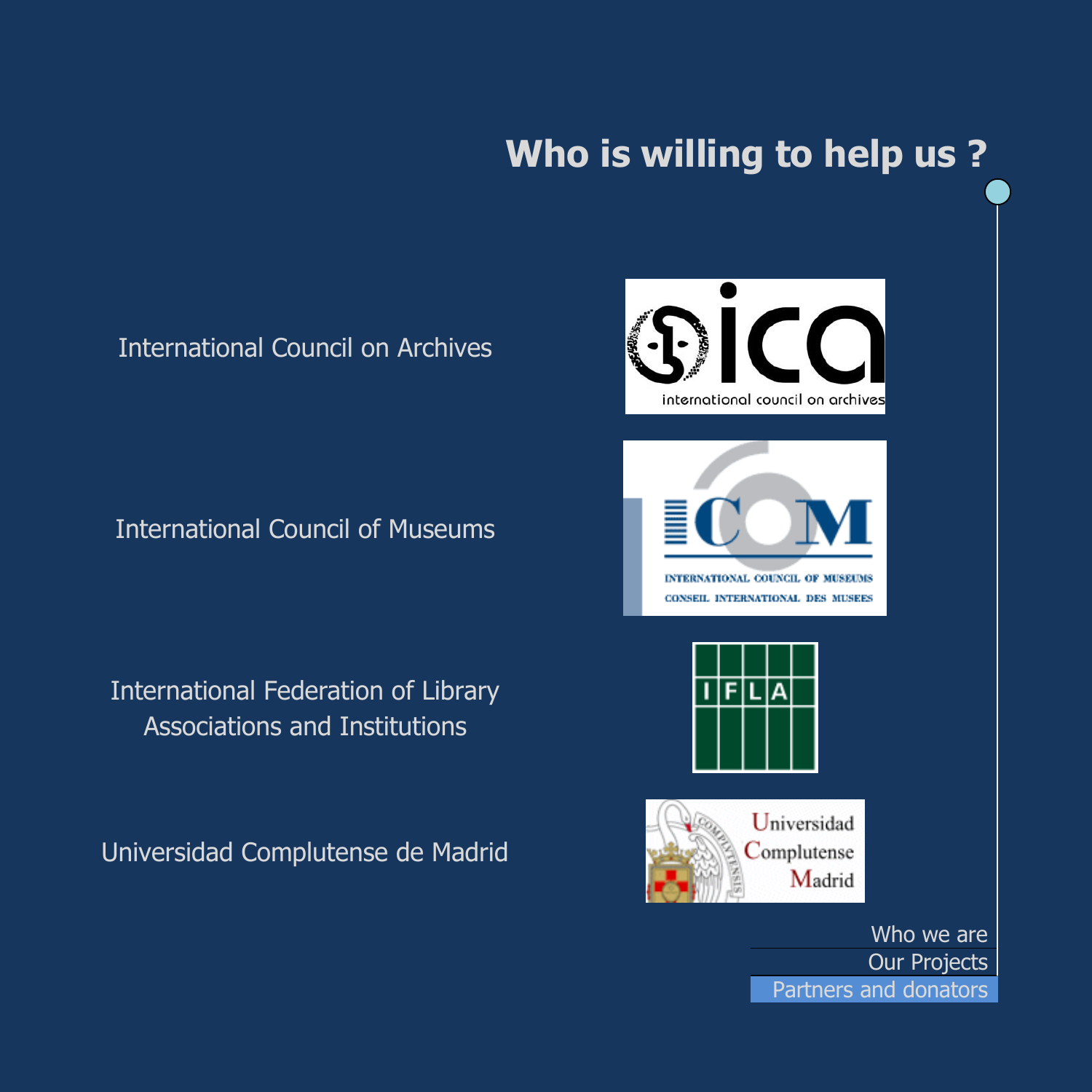### Prins Claus Fund

Cosadoca

### Bibliothèques sans frontières







Archivistes sans frontières – section France